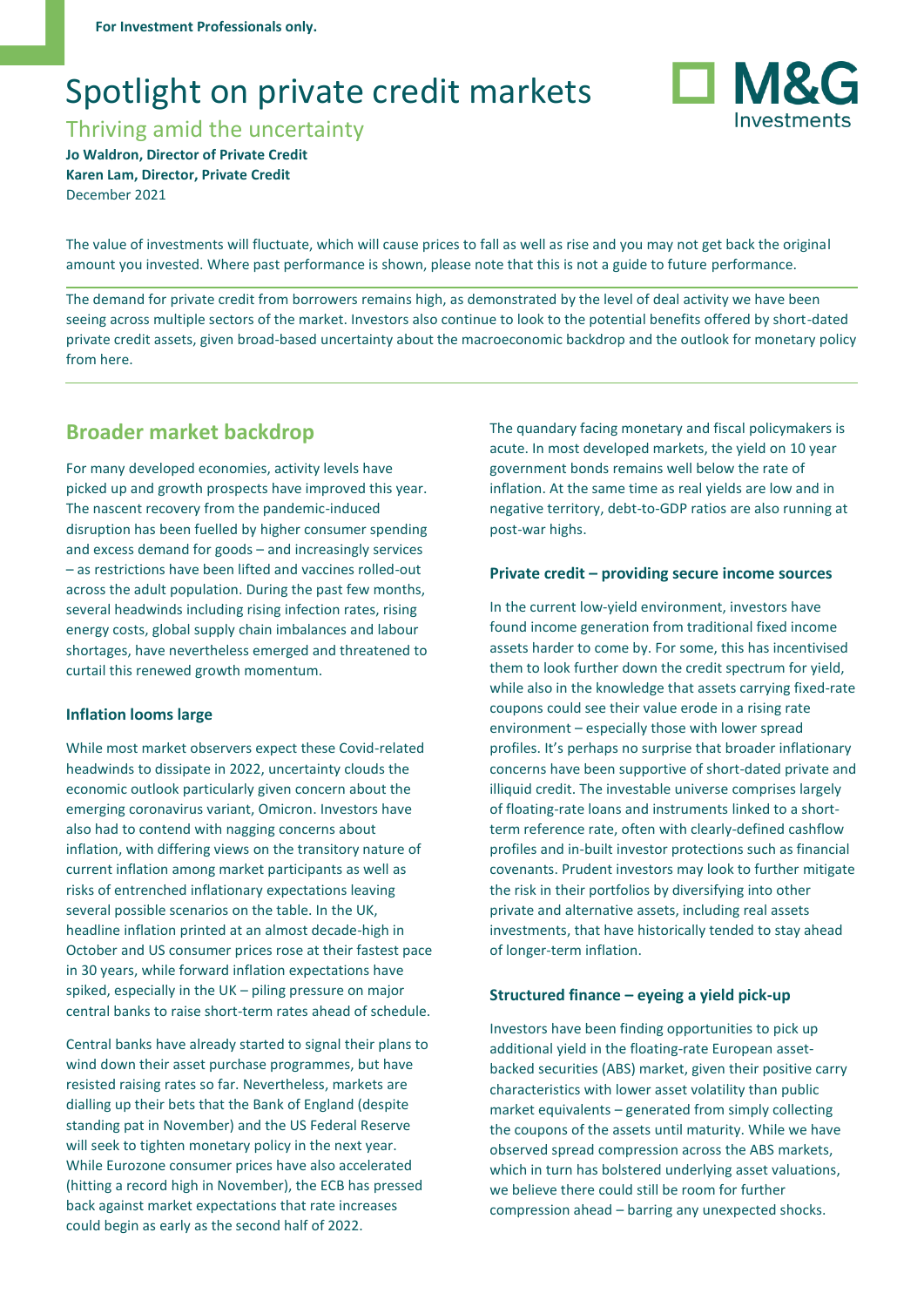

Figure 1 Comparison of private mezzanine ABS spreads to US & UK high yield option-adjusted spreads (basis points)

Source: ICE BofA Sterling High Yield Index (HL00). ICE BofA Euro 1-3yr US High Yield Constrained Index (H1AC). Mezzanine ABS margins: The source of the information is based on M&G experience trading in the market. Information is subject to change and is not a guarantee of future results.

We have seen a number of mezzanine (subordinated) tranches of private ABS transactions offering a sizeable pick-up compared to high yield indices as well as public mezzanine ABS. These are typically privately-structured forward funding facilities, lending against collateral including US home improvement loans and US credit card receivables. The complexity in the structuring and bespoke documentation written into these transactions can also help to mitigate downside risk, and this is unique to these private transactions.

# **Private credit markets activity update**

We have been encouraged by the level of deal activity during the third quarter and into the early part of the fourth quarter, with strong dealflow seen across multiple sectors of the private credit markets as borrower appetite remains high.

# **Leveraged loans – identifying relative value opportunities**

Looking at the broader market, while some sectors have become increasingly expensive due to excess liquidity chasing yield further down the credit spectrum, others are offering attractive relative value, in our view, when compared to public market equivalents. We took advantage of a window of opportunity to make a strategic allocation to European leveraged loans, amid better spread levels versus high yield indices. We have also been encouraged by the strength of loan issuance in Europe – which is on track for a new post-global financial crisis

high. New loan issuance this year has been skewed towards funding new M&A activity as private equity (PE) sponsors looked to deploy significant amounts of dry powder, as well as new issuers to the market, leading to greater investor choice and wider pricing for the second half of the year.

The observable relative value opportunity in loans is in addition to the well-understood benefits of high running income potential and low duration thanks to their floating-rate coupon, as well as secondary trading opportunities in the senior-secured loan market. In turn, an active secondary loan market with decent two-way flow offers relative liquidity compared with other parts of the private credit universe – and allows us the flexibility to rotate into other private and illiquid opportunities, as and when attractive value emerges.





Source: Credit Suisse Western European Leveraged Loan Index (CS WELLI) 3-year discount margin. ICE BofA European High Yield Index (H0A0). Leveraged loan and direct lending margins: The source of the information is based on M&G experience trading in the market. Information is subject to change and is not a guarantee of future results.

Equally, on an opportunistic basis, we have observed a number of single B (internally-rated by our credit analysis team, with ratings calculated using proprietary ratings methodology and fundamental credit research and analysis), high conviction loan trades coming through the secondary market, trading at a moderate discount to par value. The discount margin level on these loans reflect market concerns regarding the high level of leverage which has impacted short term loan pricing for these category and sector-leading credits, therefore presenting an attractive entry point, in our view. Depending on how relative value evolves in the loan market from here we are open to considering additional opportunities, although we remain highly selective – only considering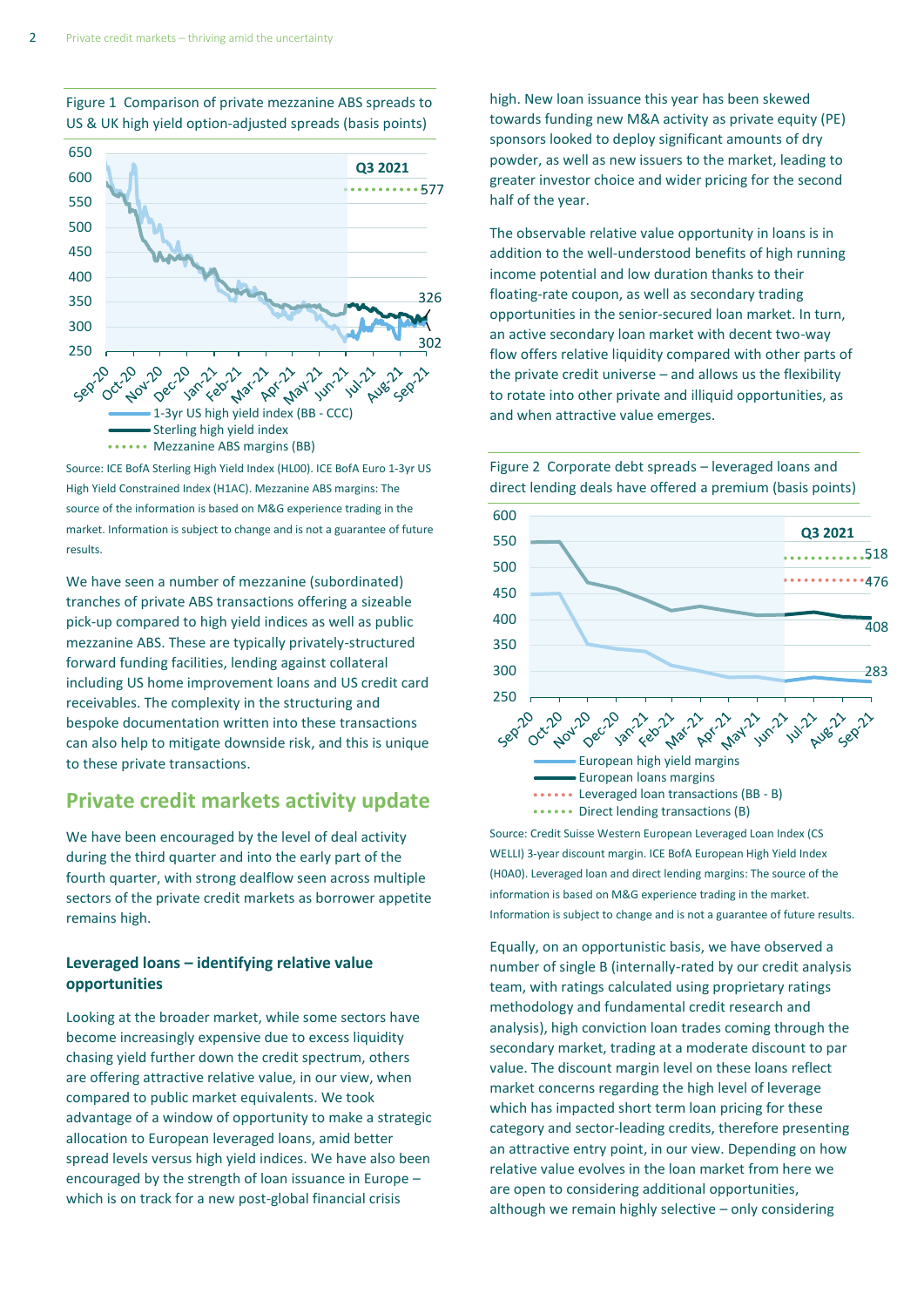potential opportunities with risk-return profiles that adequately compensate for the risk taken and not at the expense of fundamental credit quality.

## **Mid-market corporate lending – strength of dealflow**

Our direct lending team has seen a good range of midmarket corporate direct lending deals coming to the market over the past couple of months and through much of 2021, including a financing facility involving a sponsorbacked best-in-class business, lending to a New Zealandbased agricultural business and financing for a UK real estate investment trust. In aggregate, spreads offered on the mid-market corporate direct lending transactions we are seeing in the market remain attractive.

Direct lending in action: Financing facility supporting sponsor-backed buyout

**Opportunity:** To participate in a financing facility to support a PE sponsor acquire a 'best-in-class' business that offers high quality products to wholesale customers and to retail customers through its own portfolio of sites.

**Differentiated business model** where we view its wholesale manufacturing facility as being a key source of competitive advantage. There are also identifiable strong barriers to entry via its vertically-integrated operating model.

**'Best-in-class' business** which has delivered strong organic growth across like-for-like sales and rollout of new stores, delivering strong year-on-year revenue and EBITDA growth since inception.

The business was impacted by Covid-related site closures in 2020, but adjusted quickly in response to increased off-site consumer demand, demonstrating the resilience of its business model. It also benefited from significant government support during the period of operational disruption.

**In-built investor protections** resulting from a seniorsecured debt structure and loan documentation, with maintenance financial covenants (applying to gross leverage levels) in place through the life of the loan.

**Equity sponsor providing a significant cash equity cushion**  supporting the buyout of the business. The PE sponsor has experience in this sector and will work with the management team to enhance the operational efficiency of existing sites and sensibly scale-up its portfolio.

Source: M&G, as at November 2021.

## **Infrastructure debt – finding fundamental value**

Interest remains high in the infrastructure sector, with debt financing opportunities ranging across a number of markets. One sector where we are identifying select opportunities for senior debt financings of infrastructure assets is the airport sector.

## **In focus: Debt financing for aviation infrastructure**

The aviation sector has undoubtedly faced some significant headwinds due to Covid-related disruption to the travel and leisure industry, but there is evidence of recovery in air travel with passenger numbers beginning to improve. While there remains a degree of uncertainty in the short term, we believe the pricing we are seeing in the market for fundamentally good airport assets in the long run compensates for the risk being taken, offering a clear premium against public comparators (equivalent public bonds of similar tenor issued by the same borrowers) to compensate for the illiquidity.

Potential risks to the downside could emanate from a meaningful decline in passenger numbers due to government intervention to curtail carbon emissions or due to lifestyle choices leading to a reduction in air travel. However, given the short tenor of the loan facilities we viewed this risk to be low during the holding period. In terms of assessing environmental, social and governance (ESG) factors, many airports are also taking action to reduce their own emissions – having high levels of accreditation under the Airport Carbon Accreditation, a global carbon management certification for airports. We are also seeing financings with a sustainability link to them, with one of the opportunities including a sustainability key performance indicator (KPI) which would mean the issuer would have to pay a penalty for not meeting the terms indicated by the KPI.

#### **Speciality finance – diversification opportunities**

In the specialty finance sector, there have been several warehouse financing opportunities including a junior presecuritisation warehouse finance for a European lending platform, as well as a refinancing opportunity of an existing mezzanine warehouse financing to a US credit card platform financing credit card receivables. The latter opportunity was particularly interesting, in our view. The platform has a very experienced management team, loan servicer and has developed a proprietary platform that can select the most suitable expected risk-adjusted return from the target consumer group, which are non-prime consumers or categorised as "Fair Credits". There are also multiple layers of credit protection built into the transaction, including a comprehensive set of borrowing base controls, with strict portfolio concentration limits and eligibility criteria in place to maintain portfolio quality.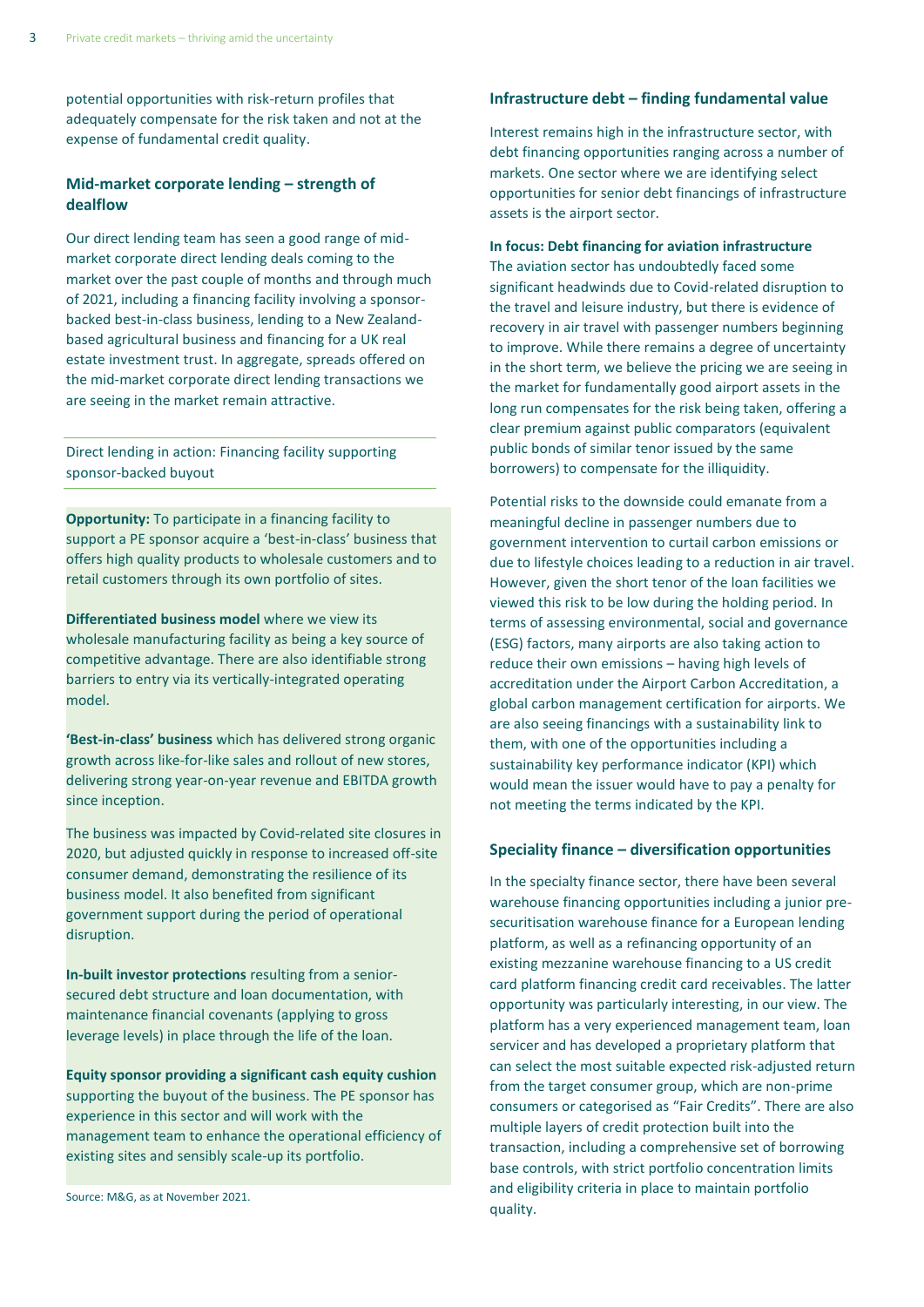# **Outlook**

Private market activity that had halted as Covid-19 emerged, restarted and has continued to strengthen through the course of the year. Looking ahead, how will private credit markets fare into year-end and beyond amid uncertainty about the broader economic backdrop and the outlook for monetary policy? What can we expect in terms of deal activity across the private credit markets in the coming months?

We think short dated private and illiquid credit remains well positioned in all market environments, delivering potentially higher risk-adjusted returns with lower asset value volatility than public equivalents for equivalent credit risk. In higher inflationary environments, the floating-rate structure of loans and instruments largely comprising the investable universe limits the effect of inflation and rising rates. Investors of floating-rate debt may therefore benefit from rates trending higher.

#### **Deal pipelines are shaping up**

On the private corporate lending side, we are seeing several opportunities coming through, potentially boding well for additional capital deployment levels in the months ahead. Deals involving funding for a specialist component manufacturer or a private placement deal with a UK-based wealth manager looking to refinance existing notes at better pricing levels and no change in credit quality, are just some of the examples we are seeing in the market.

Equally, the strength of dealflow in asset based lending (ABL) remains encouraging. Mid-market businesses are recognising that by putting particular assets to use, such as property, inventory, receivables, machinery or equipment they can get secured asset-based financing at a more attractive rate. For private lenders, these investments can also offer a good level of return for the level of risk, being fully supported by collateral in a variety of forms.

Pipelines in other sectors, including significant risk transfer (SRT) transactions, are showing good momentum in what is a traditionally busy fourth quarter period for the sector – potentially offering opportunities to deploy capital ahead.

## **Focus on global origination**

Throughout 2021, we have continued to establish and build-out our origination capability globally, including in Asia-Pacific and the US, as well as increasing our origination presence in Europe, which is helping to expand the investable universe of private and illiquid assets and enabling us to build increasingly diverse deal pipelines and portfolios. We think building out origination capabilities in regional markets, like Asia-Pacific, puts us closer to the management of the companies we are lending to, originators we can partner with and extend and deepen relationships with banks in the region.

A number of potential opportunities have come through our global deal channels. This year, our Asia-Pacific origination team has consistently observed good dealflow in many areas; recent examples of the type of dealflow we are seeing in the market include an Australian real estate commercial mortgage transaction, involving lending against a building with very high environmentallysustainable or 'green' credentials, as well as a transaction involving debt financing to an Indian-based financing platform. The team is seeing numerous potential transactions on the structured finance side – typically transactions that are secured on loan portfolios or real estate assets – a theme that the team believe will have further room to run.

Equally encouraging, we are seeing a good flow of ESG and sustainable lending opportunities, partially reflecting the synergies from the growing origination capability across our Private & Alternative Assets business.